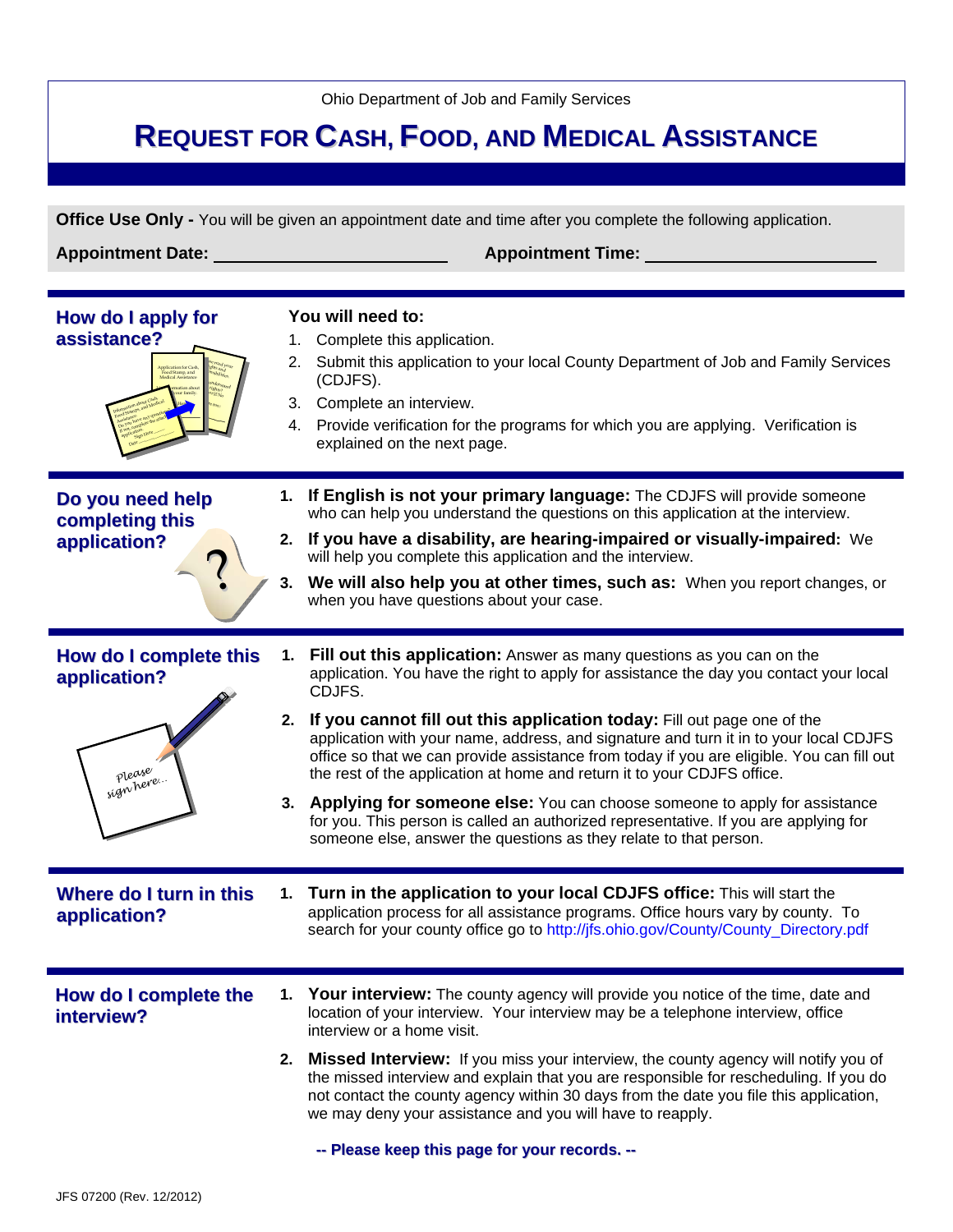## **What type of verification do I need?**

The table below lists the items required for each program you are applying for. Contact your local CDJFS for examples of the documents you can use as proof. If you can't bring everything, come to the interview anyway and we will help you.

- If you are not a U.S. citizen and are only applying for alien emergency medical assistance, you do not have to verify your citizenship status or immigration status, or provide a social security number.
- Your food assistance amount may increase if you also bring proof of the following costs: child/dependent care, child support paid for children not living with you, housing, utilities, medical costs for people with disabilities or for people who are over age 60 (including prescriptions).

|                                                                                                                                 |                   |                   | <b>Medical</b><br>Assistance | <b>Medical</b><br>Assistance |
|---------------------------------------------------------------------------------------------------------------------------------|-------------------|-------------------|------------------------------|------------------------------|
|                                                                                                                                 | Cash              | Food              | <b>Families</b>              | Aged, blind or               |
|                                                                                                                                 | <b>Assistance</b> | <b>Assistance</b> | and children                 | disabled                     |
| Proof you have applied for a Social Security Number (if you don't already<br>have one)                                          |                   |                   |                              |                              |
| Permanent Resident Card ("green card") or other INS documentation if<br>not a U.S. citizen                                      |                   |                   |                              |                              |
| Proof of U.S. citizenship if a U.S. citizen                                                                                     |                   |                   |                              |                              |
| Proof of income or any other money coming into your household<br>(such as pay stubs, tax records, award letters, child support) |                   |                   |                              |                              |
| Most recent statements for any bank accounts (such as checking, credit<br>union, savings)                                       |                   |                   |                              |                              |
| Proof of ownership of vehicles (such as car, truck, motorcycles, boats,<br>RV <sub>s</sub> )                                    |                   |                   |                              |                              |
| Proof of current value of stocks/bonds, certificates of deposit, life<br>insurance, trusts, annuities                           |                   |                   |                              |                              |
| Proof of identity                                                                                                               |                   | ✓                 |                              |                              |
| Proof of any child/dependent care costs                                                                                         |                   |                   |                              |                              |
| Proof of any child support paid for children not living with you                                                                |                   |                   |                              |                              |
| Proof of any housing and utility costs                                                                                          |                   |                   |                              |                              |
| Proof of any medical costs for people with disabilities or for people who<br>are over age 60 (including prescriptions)          |                   |                   |                              |                              |
| Proof of any health insurance                                                                                                   |                   |                   |                              |                              |

## **When will I receive assistance?**

| Calendar |    |                         |    |    |    |    |
|----------|----|-------------------------|----|----|----|----|
|          | ٠  | $\overline{\mathbf{2}}$ | 3  | 4  | 5  | 6  |
| 7        | ×  | ٩                       | 10 | 11 | 12 | 13 |
| 14       | 15 | 16                      | 17 | 18 | 19 | 20 |
| 21       | 22 | 23                      | 24 | 25 | 26 | 27 |
| 28       | 29 | 30                      | 31 |    |    |    |

**Cash and food assistance:** We base eligibility for the cash and/or food assistance programs on the date we get your signed and dated application. Your eligibility for these programs is determined within 30 days from the date we receive your signed and dated application.

**Medical assistance:** We base eligibility for medical assistance on the date we get a signed and dated application. Your eligibility should be determined within 30 days unless you are claiming a disability. If you are claiming a disability, your eligibility should be determined within 90 days. We will also explore medical assistance for the 3 months before the month we get your application.

## **What if I need food right away?**

**If you need food assistance right away, and are not currently receiving it:** Answer the questions on pages one and two of the application. You may qualify to get food assistance quicker.



**No.** Please do not let fear of the U.S. Citizenship and Immigration Services (USCIS) keep you from seeking needed assistance for your family. Many immigrants can receive cash, food, and medical assistance. Also, alien emergency medical assistance is available without regard to your immigration status.



**You may be eligible to receive other services such as:** Child care assistance, prenatal care, housing costs, work skills, and help getting a job. These services may require a separate application. Ask your caseworker about these services. If you need help with child care costs, contact your local CDJFS for a child care application.

**--Please keep thispageforyourrecords.--**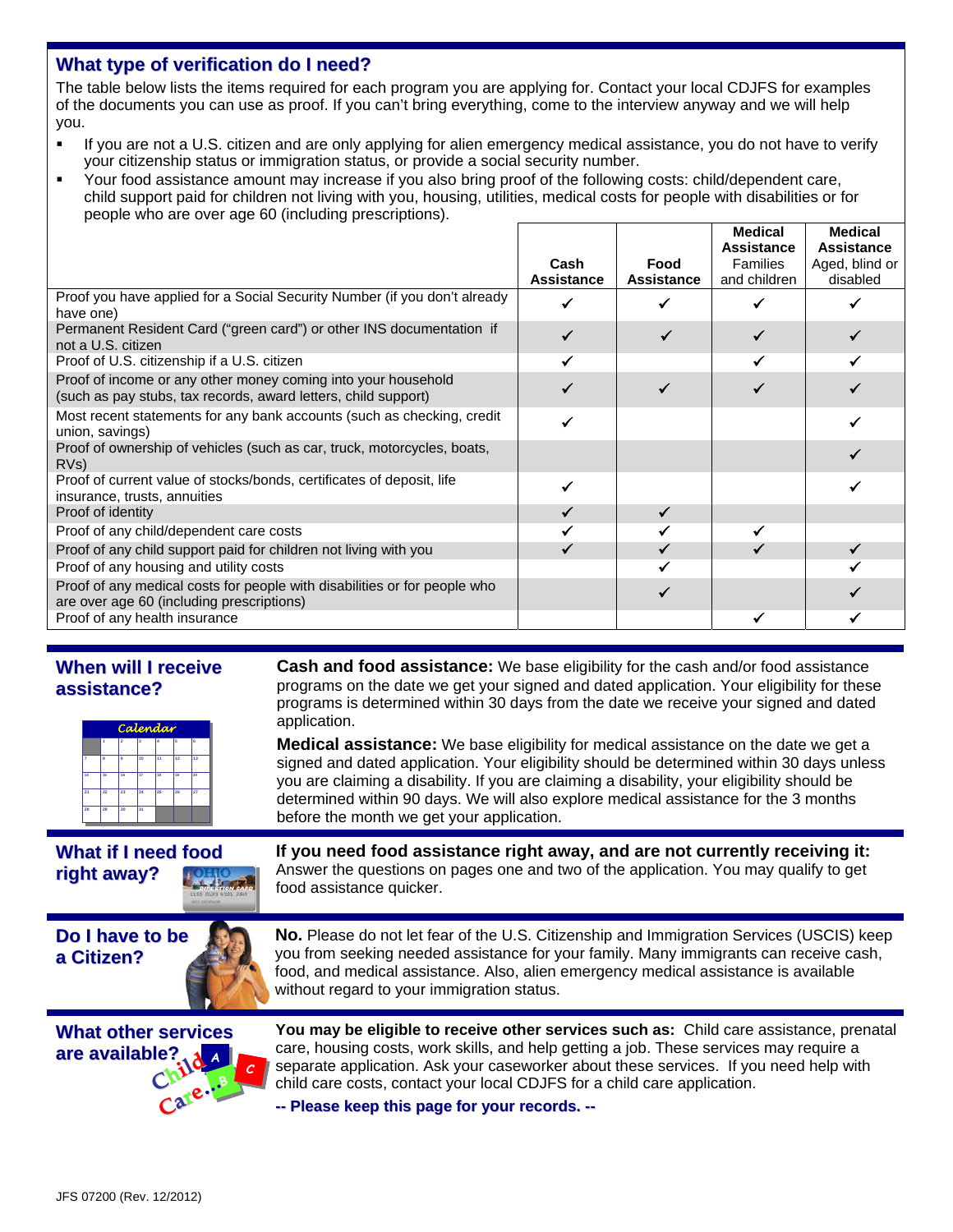**Reset Form**

|                                                                                                                                                                                                              |                                         | <b>REQUEST FOR CASH, FOOD, AND MEDICAL ASSISTANCE</b>                                                           |                                                               |                             |                                                                                                                                                                                                                                        |
|--------------------------------------------------------------------------------------------------------------------------------------------------------------------------------------------------------------|-----------------------------------------|-----------------------------------------------------------------------------------------------------------------|---------------------------------------------------------------|-----------------------------|----------------------------------------------------------------------------------------------------------------------------------------------------------------------------------------------------------------------------------------|
| 1. VOTER REGISTRATION APPLICATION ATTACHED- ASSISTANCE AVAILABLE                                                                                                                                             |                                         |                                                                                                                 |                                                               |                             |                                                                                                                                                                                                                                        |
| If you are not registered to vote where you live now, would you like to apply to register to vote here today?                                                                                                | $\Box$ YES, I want to register to vote. | If you do not check either box, you will be considered to have<br>decided not to register to vote at this time. | $\Box$ NO, I do not want to register to vote.                 |                             |                                                                                                                                                                                                                                        |
| 2. Tell us about you (the applicant)                                                                                                                                                                         |                                         |                                                                                                                 |                                                               |                             |                                                                                                                                                                                                                                        |
| Complete this section for you or for the person for whom you are applying.<br><b>First Name</b>                                                                                                              |                                         | Middle Initial                                                                                                  | <b>Office Use Only</b>                                        |                             | Application Number:<br><u>Letter and the set of the set of the set of the set of the set of the set of the set of the set of the set of the set of the set of the set of the set of the set of the set of the set of the set of th</u> |
| Last Name                                                                                                                                                                                                    |                                         |                                                                                                                 | Expedited Food Assistance: □ Yes<br><b>PRC Requested: PRC</b> |                             | $\Box$ No                                                                                                                                                                                                                              |
| Do you need any of the following services?<br>Are you:<br>$\Box$ Other:<br>$\Box$ Visually Impaired<br>$\Box$ Interpreter<br>$\Box$ Hearing Impaired<br>$\Box$ Sign Language                                 |                                         |                                                                                                                 |                                                               | <b>Child Care Requested</b> | $\Box$ Yes<br>$\Box$ No<br>$\Box$ Yes<br>$\Box$ No                                                                                                                                                                                     |
| Have you, or anyone living with you, ever received cash, food, or medical assistance? $\Box$ Yes $\Box$ No                                                                                                   |                                         |                                                                                                                 |                                                               |                             |                                                                                                                                                                                                                                        |
| 3. Tell us how to reach you                                                                                                                                                                                  |                                         |                                                                                                                 |                                                               |                             |                                                                                                                                                                                                                                        |
| Complete this section for you or for the person for whom you are applying.                                                                                                                                   |                                         |                                                                                                                 |                                                               |                             |                                                                                                                                                                                                                                        |
| <b>Street Address</b>                                                                                                                                                                                        | $\Box$ Check here if you are homeless   |                                                                                                                 |                                                               |                             |                                                                                                                                                                                                                                        |
| City                                                                                                                                                                                                         | County                                  |                                                                                                                 | State                                                         |                             | Zip Code                                                                                                                                                                                                                               |
| <b>Phone Number</b>                                                                                                                                                                                          | Best Time to Call                       | <b>Additional Phone Number</b>                                                                                  |                                                               | E-mail Address              |                                                                                                                                                                                                                                        |
| <b>Mailing Address (if different):</b><br><b>Street Address</b>                                                                                                                                              |                                         |                                                                                                                 |                                                               |                             |                                                                                                                                                                                                                                        |
| City                                                                                                                                                                                                         | County                                  |                                                                                                                 | <b>State</b>                                                  |                             | Zip Code                                                                                                                                                                                                                               |
| 4. Tell us if you are an authorized representative                                                                                                                                                           |                                         |                                                                                                                 |                                                               |                             |                                                                                                                                                                                                                                        |
| An authorized representative is someone who assists the applicant by completing the application process. If you are filling out this form<br>as an authorized representative, please fill out the following. |                                         |                                                                                                                 |                                                               |                             |                                                                                                                                                                                                                                        |
| <b>First Name</b>                                                                                                                                                                                            |                                         | Middle Initial<br>Last Name                                                                                     |                                                               |                             |                                                                                                                                                                                                                                        |
| <b>Street Address</b>                                                                                                                                                                                        |                                         |                                                                                                                 |                                                               |                             |                                                                                                                                                                                                                                        |
| City                                                                                                                                                                                                         | County                                  |                                                                                                                 |                                                               | <b>State</b>                | Zip Code                                                                                                                                                                                                                               |
| <b>Phone Number</b>                                                                                                                                                                                          | <b>Best Time to Call</b>                | <b>Additional Phone Number</b>                                                                                  |                                                               | E-mail Address              |                                                                                                                                                                                                                                        |
|                                                                                                                                                                                                              |                                         |                                                                                                                 |                                                               |                             |                                                                                                                                                                                                                                        |
| 5. Sign Here                                                                                                                                                                                                 |                                         |                                                                                                                 |                                                               |                             |                                                                                                                                                                                                                                        |
| Signature of Applicant or Authorized Representative                                                                                                                                                          |                                         | <b>Print Name</b>                                                                                               |                                                               |                             | Date                                                                                                                                                                                                                                   |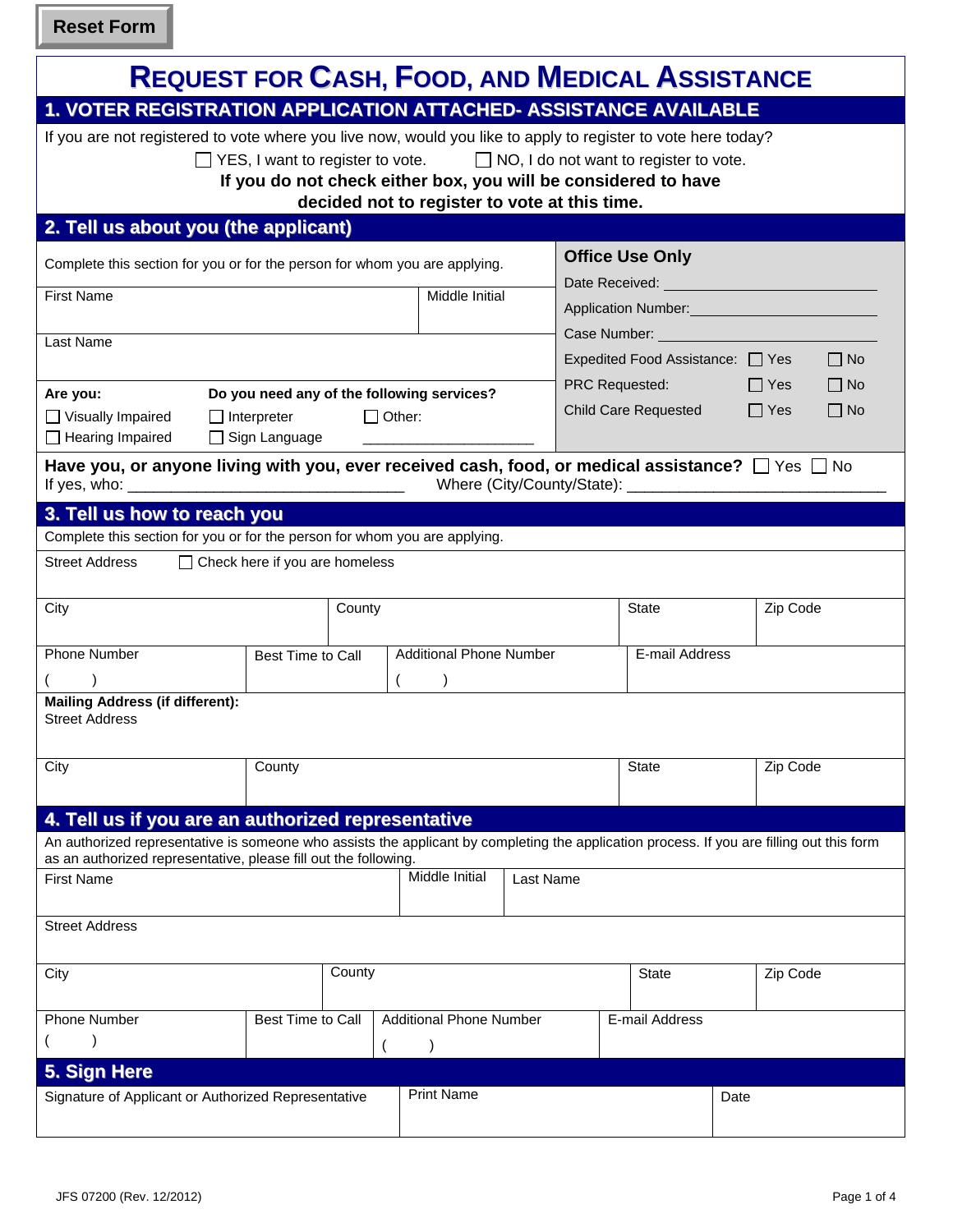| 6. Tell us if you need food assistance right away                                                                                                                       |       |                        |
|-------------------------------------------------------------------------------------------------------------------------------------------------------------------------|-------|------------------------|
| These questions will help us decide if you qualify to get food assistance benefits quicker.                                                                             |       |                        |
| How many people live with you and buy, fix, and eat meals with you?                                                                                                     |       |                        |
| Answer the following questions for only the people who buy, fix and eat meals with you.                                                                                 |       |                        |
| Is your total gross income before taxes for the current month less than \$150?                                                                                          | Yes   | l No<br>$\blacksquare$ |
| Is your total net income after taxes and paying for such things as housing costs, child/<br>dependent care costs, or child support payments for the current month zero? | □ Yes | – I No                 |
| Are your total resources in cash, checking, and savings accounts less than \$100?                                                                                       | l Yes | No                     |
| Are your monthly rent or mortgage and utilities (such as gas, electric, water, and phone)<br>more than your total monthly gross income before taxes?                    | l Yes | <b>No</b>              |
| Are you a migrant or seasonal farm worker?                                                                                                                              | Yes   | Nο                     |

## **7. Tell us about the people in your home**

You must list everyone who lives with you even if they are not applying. Please be sure to list your name first. If you need more space, attach a separate piece of paper.

- **Social Security Number:** You only have to list a social security number for someone who is applying for cash, food, or medical assistance. You do not have to provide a social security number for someone applying for alien emergency medical assistance.
- **U.S. Citizen:** You only have to indicate if someone is a U.S. citizen if they are applying for cash, food, or medical assistance.
- **Sex (gender):** If your household is only applying for food assistance, you do not have to complete the sex (gender) question.
- **Race/Ethnicity:** Title VI of the Civil Rights Act of 1964 allows us to ask for racial/ethnic (Hispanic or Latino) information. If you do not want to give us this information, it will have no effect on your case. If you do not give us this information, the worker will enter an answer.

| <b>Name</b><br>(First, Last)                                                                                                                                                                                                  | <b>Relationship</b><br>to You<br>(spouse, son,<br>friend, etc.)           | <b>Social Security</b><br><b>Number</b> | Date of Birth | <b>Sex</b><br>Write<br>$M$ or $F$ | U.S.<br><b>Citizen</b><br>Write<br>Y or N | Race | <b>Hispanic</b><br>or Latino<br>Write<br>Y or N |
|-------------------------------------------------------------------------------------------------------------------------------------------------------------------------------------------------------------------------------|---------------------------------------------------------------------------|-----------------------------------------|---------------|-----------------------------------|-------------------------------------------|------|-------------------------------------------------|
|                                                                                                                                                                                                                               | Self                                                                      |                                         |               |                                   |                                           |      |                                                 |
|                                                                                                                                                                                                                               |                                                                           |                                         |               |                                   |                                           |      |                                                 |
|                                                                                                                                                                                                                               |                                                                           |                                         |               |                                   |                                           |      |                                                 |
|                                                                                                                                                                                                                               |                                                                           |                                         |               |                                   |                                           |      |                                                 |
|                                                                                                                                                                                                                               |                                                                           |                                         |               |                                   |                                           |      |                                                 |
| $\Box$ No<br>Are you married? $\Box$ Yes                                                                                                                                                                                      |                                                                           |                                         |               |                                   |                                           |      |                                                 |
| Are you, or anyone you are applying for, pregnant? Only answer if applying for cash or medical assistance.<br>$\Box$ Yes<br>$\Box$ No                                                                                         |                                                                           |                                         |               |                                   |                                           |      |                                                 |
| $\Box$ Yes $\Box$ No                                                                                                                                                                                                          | Do you, or anyone you are applying for, need nursing home / in-home care? |                                         |               |                                   |                                           |      |                                                 |
| Written: when the contract of the contract of the contract of the contract of the contract of the contract of the contract of the contract of the contract of the contract of the contract of the contract of the contract of |                                                                           |                                         |               |                                   |                                           |      |                                                 |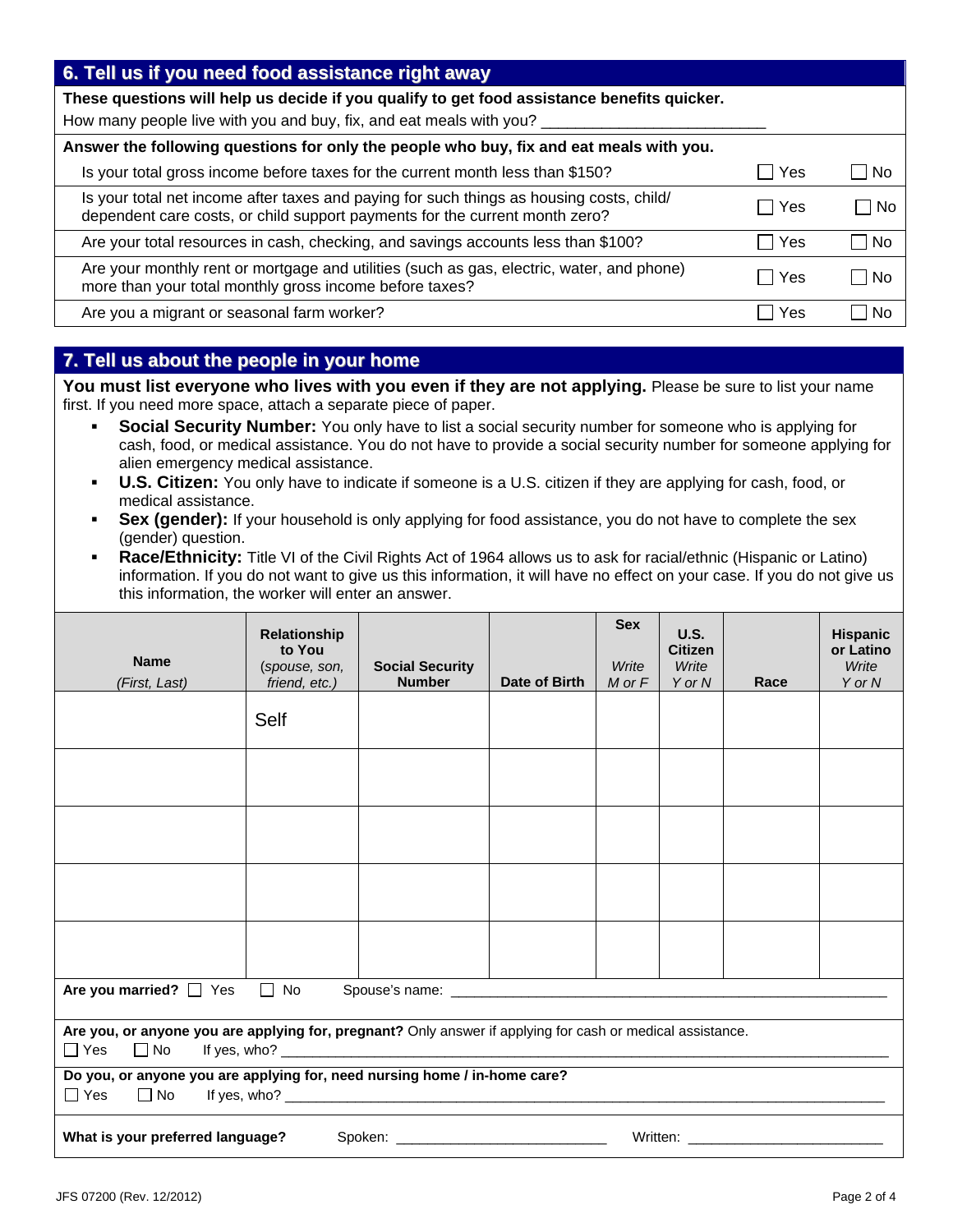| 7. Tell us about the people in your home (continued)                                                                                                                                                                                                                                                                                                                         |                         |                                           |                                                       |                                     |  |  |  |  |
|------------------------------------------------------------------------------------------------------------------------------------------------------------------------------------------------------------------------------------------------------------------------------------------------------------------------------------------------------------------------------|-------------------------|-------------------------------------------|-------------------------------------------------------|-------------------------------------|--|--|--|--|
| Is anyone 60 years of age or older?                                                                                                                                                                                                                                                                                                                                          | $\Box$ Yes<br>$\Box$ No |                                           |                                                       |                                     |  |  |  |  |
| If yes, answer the questions in this section. If no, please skip to question 8.                                                                                                                                                                                                                                                                                              |                         |                                           |                                                       |                                     |  |  |  |  |
| Is this person(s) receiving disability benefits?                                                                                                                                                                                                                                                                                                                             |                         | $\Box$ Yes<br>No                          |                                                       |                                     |  |  |  |  |
| If yes, from what source?                                                                                                                                                                                                                                                                                                                                                    |                         |                                           |                                                       |                                     |  |  |  |  |
| Is this person(s) unable to prepare meals due to a disability?                                                                                                                                                                                                                                                                                                               |                         | $\Box$ Yes                                | <b>No</b>                                             |                                     |  |  |  |  |
| If you answered "Yes" to the last three questions, does this person(s) wish to receive food assistance                                                                                                                                                                                                                                                                       |                         |                                           |                                                       |                                     |  |  |  |  |
| separately from the other people you live with? □ Yes                                                                                                                                                                                                                                                                                                                        |                         | l INo                                     |                                                       |                                     |  |  |  |  |
| 8. Tell us about your finances                                                                                                                                                                                                                                                                                                                                               |                         |                                           |                                                       |                                     |  |  |  |  |
| Will you or the people in your home receive income this month?                                                                                                                                                                                                                                                                                                               |                         |                                           | ∣ Yes<br>No                                           |                                     |  |  |  |  |
| Income refers to all the money that you and the people in your home receive such as earnings from employment,<br>child/spousal/medical support, disability benefits, retirement benefits, Workers' Compensation, Social Security, SSI,<br>Veterans Benefits, etc.                                                                                                            |                         |                                           |                                                       |                                     |  |  |  |  |
| If yes, please complete the table below.                                                                                                                                                                                                                                                                                                                                     |                         |                                           |                                                       |                                     |  |  |  |  |
| <b>Name</b>                                                                                                                                                                                                                                                                                                                                                                  | <b>Type of Income</b>   | <b>Amount of Income</b><br>(before taxes) | <b>How Often Received</b><br>(weekly, bi-weekly, etc) | <b>Date Last</b><br><b>Received</b> |  |  |  |  |
|                                                                                                                                                                                                                                                                                                                                                                              |                         |                                           |                                                       |                                     |  |  |  |  |
|                                                                                                                                                                                                                                                                                                                                                                              |                         |                                           |                                                       |                                     |  |  |  |  |
|                                                                                                                                                                                                                                                                                                                                                                              |                         |                                           |                                                       |                                     |  |  |  |  |
| How much do you and the people in your home have in cash, checking, or savings (such as bank<br>accounts, annuities, stocks, or bonds)?<br>Give your best estimate of the total: \$<br>Did anyone in your home leave a job or lose a job within the last 60 days? $\Box$ Yes<br>For what reason? ________________<br>Is anyone in your home on strike from a job? $\Box$ Yes |                         | $\Box$ No                                 | $\Box$ No                                             |                                     |  |  |  |  |
|                                                                                                                                                                                                                                                                                                                                                                              |                         |                                           |                                                       |                                     |  |  |  |  |
| 9. Tell us about your expenses                                                                                                                                                                                                                                                                                                                                               |                         |                                           |                                                       |                                     |  |  |  |  |
| Which expenses do you and the people in your home pay? Check all that apply. List the amount for each<br>expense.                                                                                                                                                                                                                                                            |                         |                                           |                                                       |                                     |  |  |  |  |
| Day care costs for a child or other dependent(s)                                                                                                                                                                                                                                                                                                                             |                         |                                           |                                                       |                                     |  |  |  |  |
| Estimated amount paid per month: \$ _________________<br>If you need help with child care costs, contact your local CDJFS for a child care application.                                                                                                                                                                                                                      |                         |                                           |                                                       |                                     |  |  |  |  |
| Child/spousal/medical support payments                                                                                                                                                                                                                                                                                                                                       |                         |                                           |                                                       |                                     |  |  |  |  |
| Estimated amount paid per month: \$                                                                                                                                                                                                                                                                                                                                          |                         |                                           |                                                       |                                     |  |  |  |  |
| $\Box$ Medical expenses for anyone who is disabled or $\Box$ age 60 or older. These include expenses such as medical<br>bills, prescriptions, health insurance premiums, or other medical services. Do not include any medical support payments<br>you entered in the check box above. Estimated amount paid per month: \$                                                   |                         |                                           |                                                       |                                     |  |  |  |  |
| $\Box$ Rent / Mortgage payments                                                                                                                                                                                                                                                                                                                                              |                         |                                           |                                                       |                                     |  |  |  |  |
| Utilities - Please check the utilities you pay for below.                                                                                                                                                                                                                                                                                                                    |                         |                                           |                                                       |                                     |  |  |  |  |
| Do you pay for heating and/or<br>air conditioning?<br>Yes<br>No                                                                                                                                                                                                                                                                                                              | Gas                     | Telephone<br>Garbage                      | Electricity<br>Water<br>Sewer<br>Other                |                                     |  |  |  |  |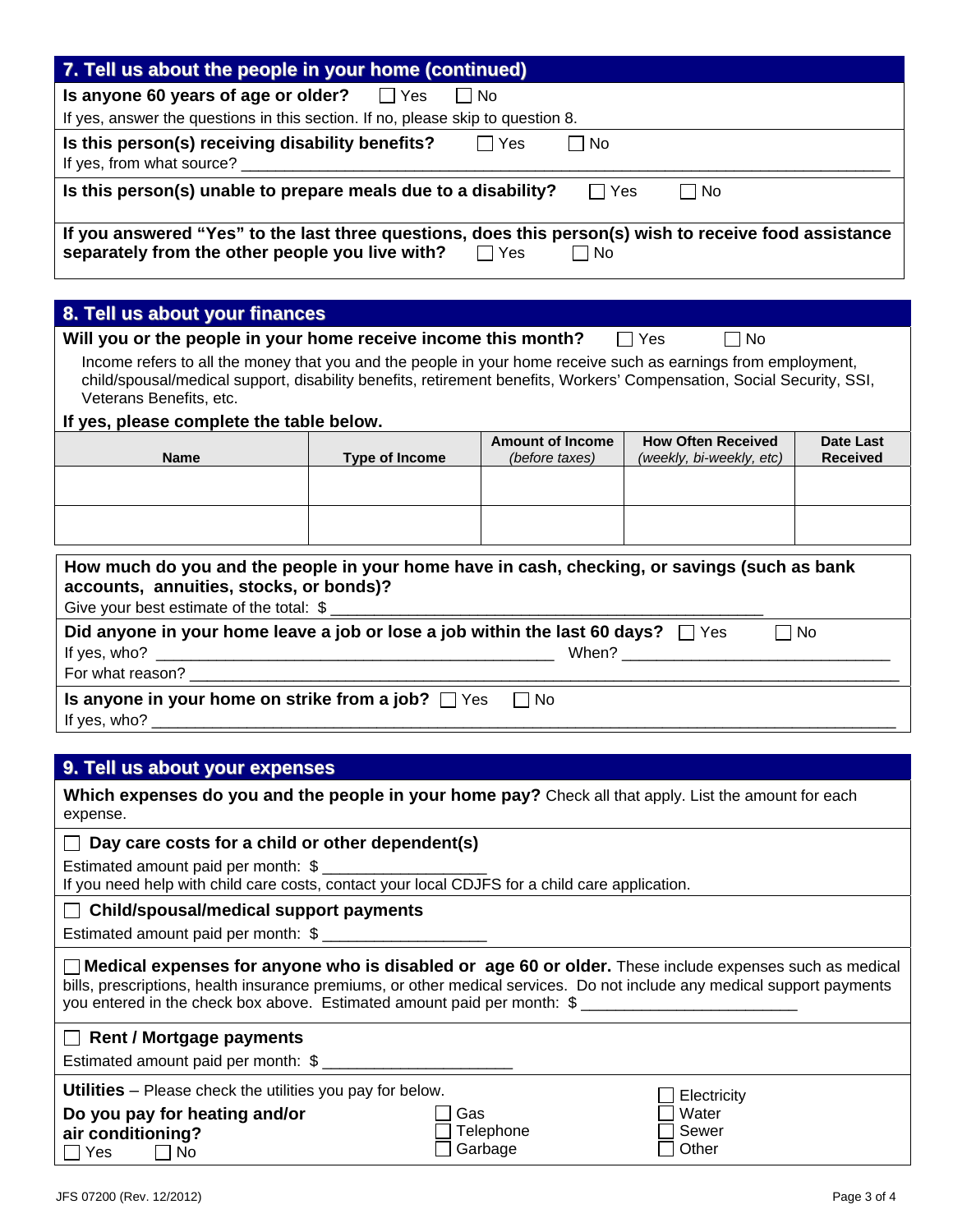## **10. Signature of person who completed this application**

### **By signing this application:**

- I understand the questions on this form and certify, under penalty of perjury, that all my answers are correct and complete to the best of my knowledge, including information about the citizenship or alien status of each household member applying for assistance.
- I state under penalty of perjury I have disclosed all annuities and other similar financial devices in which I and/or my spouse have any interest.
- I understand and agree to provide documents to prove what I have said.
- I understand and agree that the CDJFS may contact other persons or organizations to obtain the necessary proof of my eligibility and level of assistance.
- I understand that by signing this application and receiving Ohio Works First, I am assigning to the State of Ohio any rights to child/spousal support that is owed to me and/or the minor children in the assistance group during the Ohio Works First eligibility period.
- I understand that by signing this application and receiving Medicaid, I am assigning to the State of Ohio any rights to medical support and any rights to payments by a liable third party for medical assistance owed to me and/or to the minor children in the assistance group during the Medicaid eligibility period.
- I understand that I may be required to cooperate with the child support enforcement agency in establishing paternity or establishing or enforcing a support order. If I am required to cooperate with the child support enforcement agency, a referral will be submitted to the agency on my behalf. I also understand that if I am not required to cooperate with the child support enforcement agency, I may request child support services by completing the JFS 07076 "Application for Child Support Services."
- I understand that in some instances, I may be asked to give consent to the CDJFS to make whatever contacts are necessary to determine my eligibility.

| <b>Signature of Applicant or Authorized Representative</b> | If Authorized Representative,<br><b>Relationship to Applicant</b> | <b>Date</b> |  |  |
|------------------------------------------------------------|-------------------------------------------------------------------|-------------|--|--|
|                                                            |                                                                   |             |  |  |
| 11. What to do when you complete this application          |                                                                   |             |  |  |

## **Return this application to your local County Department of Job and Family Services office.**

To search for your county office go to http://jfs.ohio.gov/County/County\_Directory.pdf

## **Your civil rights**

Federal law and the policies of the U.S. Department of Agriculture (USDA), the U.S. Department of Health and Human Services (HHS), the Ohio Department of Job and Family Services (ODJFS) and the local County Department of Job & Family Services (CDJFS) say that we must not discriminate on the basis of race, color, national origin, sex, age, or disability. Under the Food and Nutrition Act and USDA policy, discrimination is prohibited also on the basis of religion or political beliefs.

To file a discrimination complaint, write or call USDA, HHS, or ODJFS.

| <b>Write or Call:</b>            | <b>Write or Call:</b>            | <b>Write or Call:</b>         |
|----------------------------------|----------------------------------|-------------------------------|
| <b>USDA</b>                      | <b>HHS</b>                       | <b>ODJFS</b>                  |
| Director, Office of Civil Rights | Region V, Office of Civil Rights | <b>Bureau of Civil Rights</b> |
| Room 326-W, Whitten Building     | 233 N. Michigan Ave., Suite 240  | 30 E. Broad St., 30th Floor   |
| 1400 Independence Avenue, S.W.   | Chicago, Illinois 60601          | Columbus, OH 43215            |
| Washington, D.C. 20250-9410      | (312) 886-2359 (voice)           | (614) 644-2703 (voice)        |
| (202) 720-5964 (voice and TDD)   | $(312)$ 353-5693 (TDD)           | 1-866-227-6353 (toll free)    |
|                                  | $(312)$ 886-1807 (fax)           | $(614)$ 752-6381 (fax)        |
|                                  |                                  | 1-866-221-6700 (TTY)          |

USDA, HHS, and ODJFS are equal opportunity providers and employers.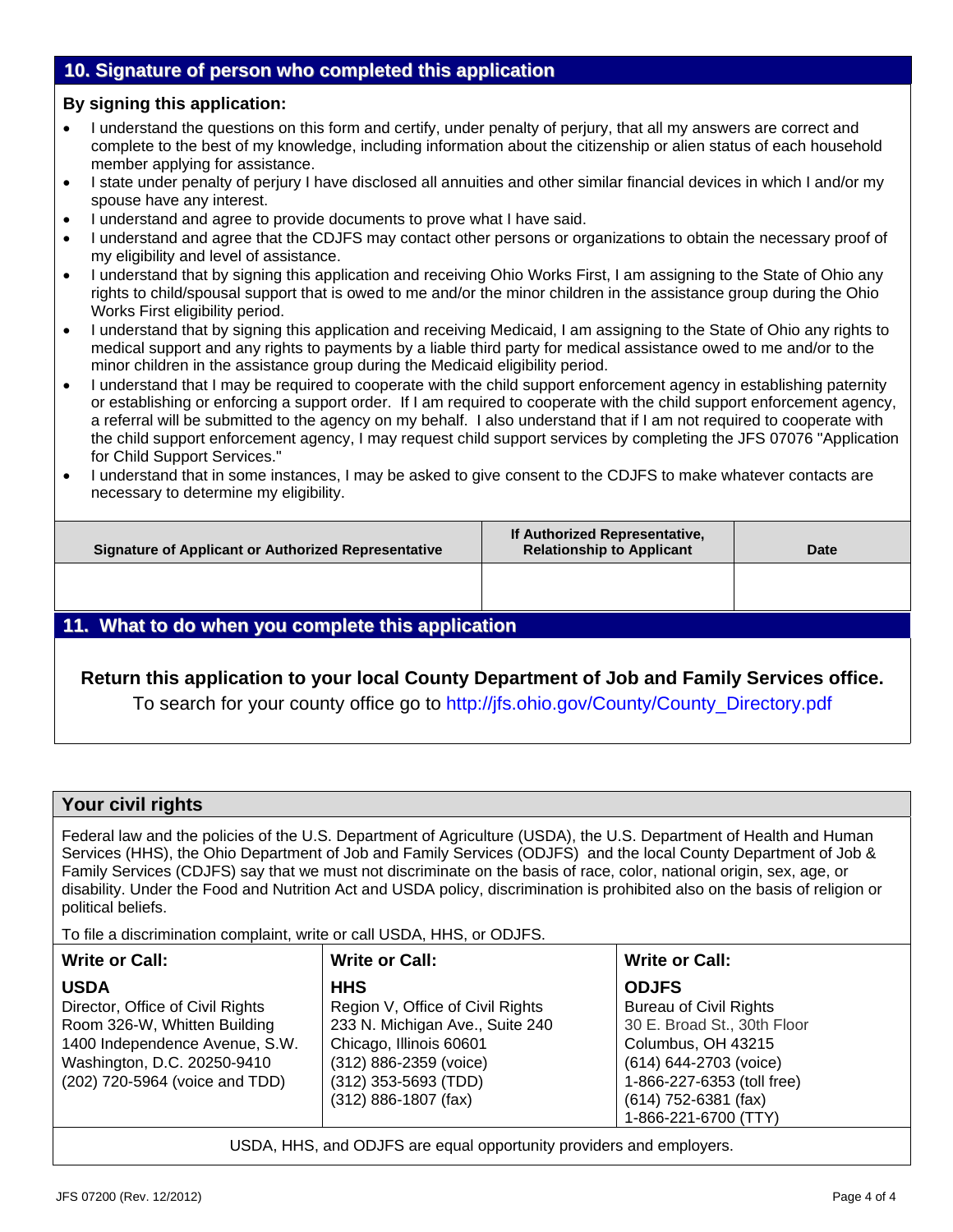# **Voter Registration Form**

#### **Please read instructions carefully. Please type or print clearly with blue or black ink.**

**For further information, you may consult the Secretary of State's Web site at: www.OhioSecretaryofState.gov or call 1-877-767-6446.**

### **Eligibility**

You are qualified to register to vote in Ohio if you meet all the following requirements:

- 1. You are a citizen of the United States.
- 2. You will be at least 18 years old on or before the day of the general election.
- 3. You will be a resident of Ohio for at least 30 days immediately before the election in which you want to vote.
- 4. You are not incarcerated (in jail or in prison) for a felony conviction.
- 5. You have not been declared incompetent for voting purposes by a probate court.
- 6. You have not been permanently disenfranchised for violations of the election laws.

**Use this form** to register to vote or to update your current Ohio registration if you have changed your address or name.

**NOTICE**: This form must be received or postmarked by the 30th day before an election at which you intend to vote. You will be notified by your county board of elections of the location where you vote. If you do not receive a notice prior to Election Day, please contact your county board of elections.

**Lines 1 and 2 below are required by law.** You must answer **both** of the questions for your registration to be processed.

**Registering in Person**

If you have a current valid Ohio driver's license, you must provide that number on line 10. If you do not have an Ohio driver's license, you must provide the last four digits of your Social Security number on line 10. If you have neither, please write "None."

### **Registering by Mail**

If you register by mail and do **not** provide either a current Ohio driver's license number or the last four digits of your Social Security number, please enclose with your application **a copy** of one of the following forms of identification that shows your name and current address:

Current valid photo identification card, military identification, or current (within one year) utility bill, bank statement, paycheck, government check or government document (except board of elections notifications) showing your name and current address.

### **Your Signature**

Your signature is required for your registration to be processed. In the box next to the arrow by line 14, please affix your signature or mark, taking care that it does not touch surrounding lines or type so it can be effectively used to identify you. If your signature is a mark, include the name and address of the person who witnessed the mark beneath the signature line. If by reason of disability you are unable to physically sign, you may follow specific procedures found in Ohio law (R.C. 3501.382) to appoint an attorney-in-fact who may sign this form on your behalf at your direction and in your presence.

**Please see information on back of this form to learn how to obtain an absentee ballot.**

**FOLD HERE**

| 3. Last Name                                                                                                                                                                                                                                           | <b>First Name</b> | Middle Name or Initial   | Jr., II, etc.                                               |  |
|--------------------------------------------------------------------------------------------------------------------------------------------------------------------------------------------------------------------------------------------------------|-------------------|--------------------------|-------------------------------------------------------------|--|
| 4. House Number and Street (Enter new address if changed)                                                                                                                                                                                              | Apt. or Lot #     | 5. City or Post Office   | 6. ZIP Code                                                 |  |
| 7. Additional Rural or Mailing Address (if necessary)                                                                                                                                                                                                  |                   | 8. County where you live | <b>FOR BOARD</b><br><b>USE ONLY</b><br>SEC4010 (Rev. 10/11) |  |
| 9. Birthdate (MO-DAY-YR) (required) 10. Ohio driver's license No. OR<br>11. Phone No. (voluntary)<br>last 4 digits of Social Security No.<br>(one form of ID required to be listed or provided)                                                        |                   |                          | City, Village, Twp.                                         |  |
| 12. PREVIOUS ADDRESS IF UPDATING CURRENT REGISTRATION - Previous House Number and Street                                                                                                                                                               |                   |                          | Ward                                                        |  |
| Previous City or Post Office                                                                                                                                                                                                                           | County            | <b>State</b>             | Precinct                                                    |  |
| 13. CHANGE OF NAME ONLY Former Legal Name                                                                                                                                                                                                              | Former Signature  |                          | School Dist.                                                |  |
| I declare under penalty of election falsification I am a citizen of the United States, will have lived in this state for 30<br>days immediately preceding the next election, and will be at least 18 years of age at the time of the general election. |                   |                          | Cong. Dist.                                                 |  |
| 14. Your Signature $\rightarrow$                                                                                                                                                                                                                       |                   |                          | Senate Dist.                                                |  |
| Date<br>DAY<br><b>YR</b>                                                                                                                                                                                                                               |                   |                          | House Dist.                                                 |  |